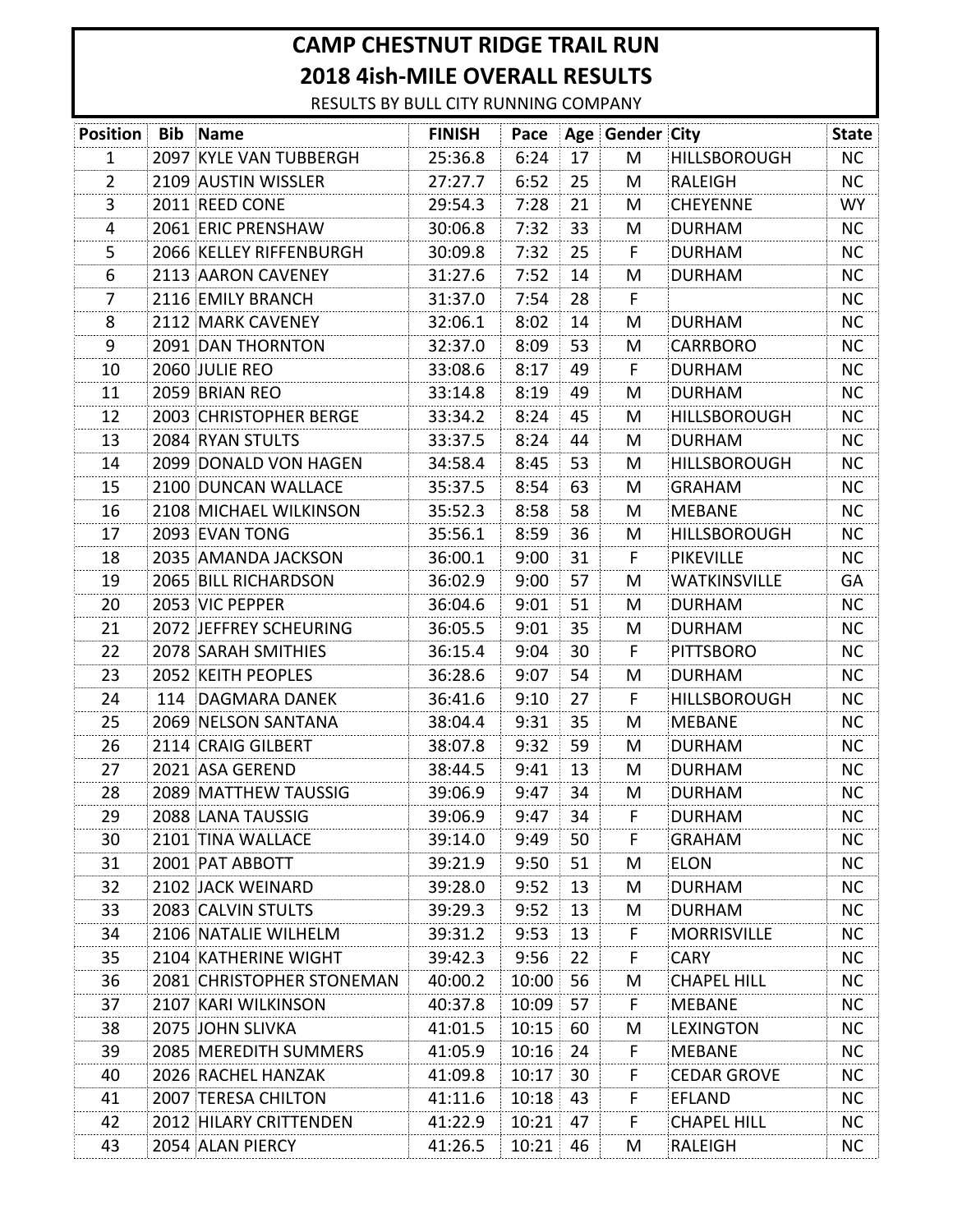| <b>Position Bib Name</b> |                                  | <b>FINISH</b> |                 |     | Pace   Age   Gender   City |                     | <b>State</b> |
|--------------------------|----------------------------------|---------------|-----------------|-----|----------------------------|---------------------|--------------|
| 44                       | 2063 EDEN REVELS                 | 41:30.9       | 10:22           | 15  | F.                         | SELMA               | <b>NC</b>    |
| 45                       | 2062 CARMEN REVELS               | 41:32.1       | 10:23           | 50  | F.                         | SELMA               | <b>NC</b>    |
| 46                       | 198 JOHN PREISSER                | 41:49.2       | 10:27           | 54  | M                          | <b>CHAPEL HILL</b>  | <b>NC</b>    |
| 47                       | 2037 DIANE JACOBS                | 41:54.9       | 10:28           | 60  | F                          | <b>CHAPEL HILL</b>  | <b>NC</b>    |
| 48                       | 2076 KELLY SMEDLEY               | 41:56.1       | 10:29           | 41  | F.                         | <b>DURHAM</b>       | <b>NC</b>    |
| 49                       | <b>2049 TAYLOR NEAL</b>          | 42:11.4       | 10:33           | 11  | M                          | <b>CHAPEL HILL</b>  | NC.          |
| 50                       | 2047 CHRISTOPHER NEAL            | 42:11.6       | 10:33           | 48  | M                          | <b>CHAPEL HILL</b>  | <b>NC</b>    |
| 51                       | 2024 CARIN GRAY                  | 42:17.4       | 10:34           | 41  | F                          | <b>HILLSBOROUGH</b> | <b>NC</b>    |
| 52                       | 2096 TIM TURKINGTON              | 42:53.3       | 10:43           | 56  | M                          | <b>DURHAM</b>       | <b>NC</b>    |
| 53                       | 2055 MELISSA PIERCY              | 42:57.2       | 10:44           | 49  | F                          | RALEIGH             | <b>NC</b>    |
| 54                       | 2079 COLLEEN SPAGNARDI           | 43:27.4       | 10:52           | 37  | F                          | <b>DURHAM</b>       | NC.          |
| 55                       | 2058 SCOTT RENK                  | 43:32.8       | 10:53           | 49  | M                          | RALEIGH             | <b>NC</b>    |
| 56                       | 2015 JONATHAN EVANS              | 44:15.7       | 11:04           | 42  | M                          | <b>DURHAM</b>       | NC.          |
| 57                       | 2016 SALLY EVANS                 | 44:15.7       | 11:04           | 41  | F.                         | <b>DURHAM</b>       | <b>NC</b>    |
| 58                       | 2098 AUDREY VINSON               | 44:42.6       | 11:11           | 36  | F                          | <b>HILLSBOROUGH</b> | <b>NC</b>    |
| 59                       | 2042 KARIN MICHEL                | 44:44.6       | 11:11           | 44  | F.                         | <b>HILLSBOROUGH</b> | <b>NC</b>    |
| 60                       | <b>2004 LINDSEY BICKERS BOCK</b> | 45:01.0       | 11:15           | 37  | F                          | <b>DURHAM</b>       | NC           |
| 61                       | 2092 WESLEY TILLEY               | 45:24.4       | 11:21           | 54  | M                          | <b>HURDLE MILLS</b> | <b>NC</b>    |
| 62                       | 2014 ARLEEN EPPINGER             | 45:46.0       | 11:26           | 56  | F                          | <b>HILLSBOROUGH</b> | <b>NC</b>    |
| 63                       | 2115 PETE PETRIN                 | 47:24.2       | 11:51           | 62  | M                          | <b>HILLSBOROUGH</b> | <b>NC</b>    |
| 64                       | 2040 MARY LEATHAM-JENSEN         | 48:00.5       | 12:00           | 55  | F                          | <b>MEBANE</b>       | <b>NC</b>    |
| 65                       | 2046 CATHERINE NEAL              | 48:23.3       | 12:06           | 47  | F                          | <b>CHAPEL HILL</b>  | <b>NC</b>    |
| 66                       | 2048 SARAH NEAL                  | 48:41.8       | 12:10           | 13  | F                          | <b>CHAPEL HILL</b>  | NC           |
| 67                       | 2071 DONNA SCAGGS                | 49:01.8       | 12:15           | 55  | F                          | <b>DURHAM</b>       | <b>NC</b>    |
| 68                       | 2010 MALLORY CLAYTON             | 49:06.5       | 12:17           | 25  | F.                         | <b>MEBANE</b>       | <b>NC</b>    |
| 69                       | 2077 KRISTIN SMITH               | 50:04.4       | 12:31           | 44  | F                          | <b>MEBANE</b>       | <b>NC</b>    |
| 70                       | 2086 RHONDA TANNER               | 50:31.5       | 12:38           | 46  | F                          | <b>BATTLEBORO</b>   | <b>NC</b>    |
| 71                       | 2006 BETSY BRINSON               | 50:54.5       | 12:43           | 32  | F                          | <b>HILLSBOROUGH</b> | <b>NC</b>    |
| 72                       | 2064 LEONARD RHEW                | 50:56.6       | 12:44:          | 36  | М                          | <b>DURHAM</b>       | ΝC           |
| 73                       | 2051 JENNIFER PAYNE              | 51:05.1       | $12:46 \div 45$ |     | F.                         | <b>SPRING LAKE</b>  | <b>NC</b>    |
| 74                       | 2017 JACK FESSLER                | 51:36.7       | 12:54           | 68  | M                          | <b>GIBSONVILLE</b>  | NC.          |
| 75                       | 2111 JODY ZOLMAN                 | 52:30.3       | 13:08           | 46  | F                          | <b>FAYETTEVILLE</b> | <b>NC</b>    |
| 76                       | 2095 SHELLEY TURKINGTON          | 52:31.4       | 13:08           | 51  | F.                         | <b>DURHAM</b>       | <b>NC</b>    |
| 77                       | 2022 SUSIE GILBERT               | 54:42.0       | 13:41           | 56  | F                          | <b>DURHAM</b>       | <b>NC</b>    |
| 78                       | 2068 NADIA SAMOILENKO            | 56:38.2       | 14:09           | 15  | F.                         | <b>HILLSBOROUGH</b> | NC           |
| 79                       | 2002 AKIKO BARKER                | 56:40.1       | 14:10 44        |     | F.                         | <b>WINTERVILLE</b>  | <b>NC</b>    |
| 80                       | 2028 LADEANE HAWES               | 56:45.0       | 14:11           | -54 | F.                         | <b>CHAPEL HILL</b>  | <b>NC</b>    |
| 81                       | 2029 MARION HAYWOOD              | 59:32.0       | 14:53           | 71  | F.                         | <b>CHAPEL HILL</b>  | <b>NC</b>    |
| 82                       | 2110 LAURA YONTZ                 | 59:34.8       | 14:54           | 64  | F.                         | PLEASANT GARDEN     | <b>NC</b>    |
| 83                       | 2023 AIDAN GLASCOE               | 1:00:15.0     | 15:04           | 11  | M                          | MEBANE              | <b>NC</b>    |
| 84                       | 2038 KRISTINE KENNY GLASCOE      | 1:00:22.1     | 15:06           | 40  | F.                         | <b>MEBANE</b>       | <b>NC</b>    |
| 85                       | 2013 CHRISTI DYE                 | 1:02:47.5     | 15:42           | 44  | F                          | <b>GRAHAM</b>       | <b>NC</b>    |
| 86                       | 2032 KAIRA HORN                  | 1:04:21.7     | 16:05           | 21  | F                          | <b>DURHAM</b>       | <b>NC</b>    |
| 87                       | 2008 CHRISTINE CHNUPA            | 1:04:23.6     | 16:06 47        |     | F                          | <b>HILLSBOROUGH</b> | <b>NC</b>    |
| 88                       | <b>2067 SHARON ROGGENBUCK</b>    | 1:05:57.7     | 16:29           | -80 | F.                         | <b>HILLSBOROUGH</b> | <b>NC</b>    |
| 89                       | 2105 MATT WIGHT                  | 1:15:09.8     | 18:47           | -60 | M                          | <b>CARY</b>         | <b>NC</b>    |
| 90                       | 2103 BELINDA WIGHT               | 1:15:10.7     | $18:48$ 53      |     | F.                         | <b>CARY</b>         | NC.          |
|                          |                                  |               |                 |     |                            |                     |              |